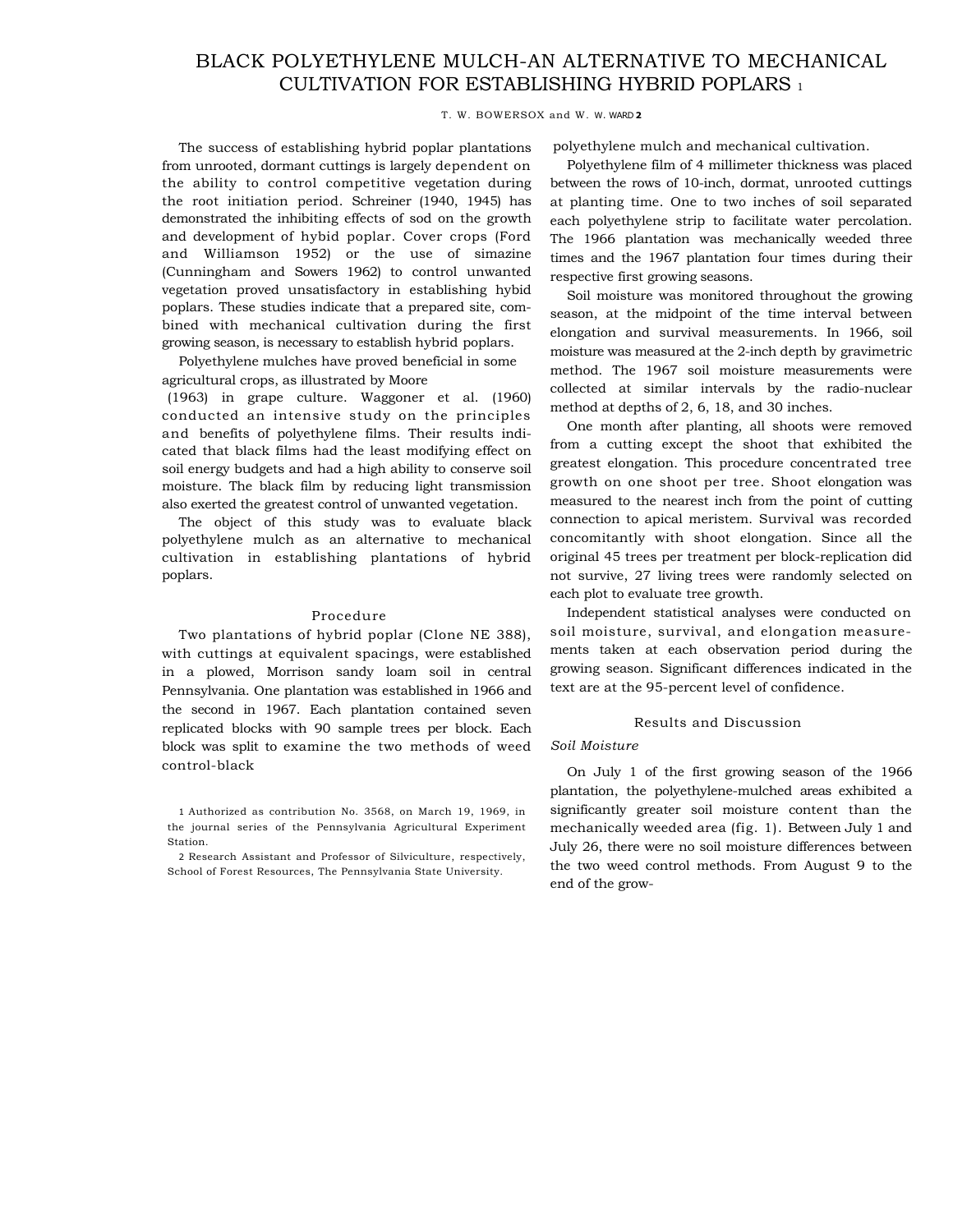

Figure 1.-The shoot elongation, survival, and soil moisture average values of the black, polyethylene-mulched and mechanically-weeded areas during the first growing seasons of the 1966 and 1967 plantations.

ing season, the mechanically weeded area displayed a significantly higher level of soil moisture than the mulched area.

The 1966 growing season precipitation for the State College area was very low. During June, the precipitation was 0.29 inches (3.65 inches less than average) ; July, 2.51 inches (1.27 inches less than average) ; and August, 0.65 inches (1.53 inches less than average). The rainfall received in early July increased the amount of soil moisture on the mechanically weeded area, but the soil moisture level on the polyethylene area continued to decrease (fig. 1) . Not until 5.64 inches of rain fell in September was the soil moisture level on the polyethylene area increased.

There were slight differences in soil moisture content between the two weed control treatment areas during the first growing season on the 1967 plantation (fig. 1). A significant difference was indicated only at the June 28 observation date, when the mulched area had the greater percentage of soil moisture.



Figure 2.-The percent of soil moisture at the 2-, 6-, 18-, and 30-inch depths for both weed control methods during the first growing season of the 1967 plantation.

The percent of soil moisture was significantly different among the four depth zones throughout the 1967 growing season (fig. 2). However, the weed control-depth interaction was not significant, indicating that there was not a differential amount of soil moisture at depth of observation for the two weed control methods. The soil moisture of the 2-inch depth is presented for comparison (fig. 1).

The total precipitation for the 1967 growing season was 12.01 inches, 2.00 inches above average. During June, the precipitation was 2.22 inches

(1.72 inches below average); July, 6.76 inches (+ 2.98 inches) ; and August, 3.03 inches (+0.85 inches) .

The sharp contrast between the soil moisture patterns of the 1966 and 1967 growing season (with a first growing season represented in each year) provided a good evaluation of the influence of the two weed control methods. The weather of the 1967

growing season favored a low transpirationevaporation rate in comparison to 1966. The

months of July and August, 1967, were characterized by above average precipitation, high relative

humidity, and below average daily temperatures (July 2.6° F., and August 2.3° F. below average).

The antithesis of these conditions prevailed during July and August, 1966.

The water conserving potential of the black polyethylene mulch was of particular importance during the month of June. During a limited drought,

the soil moisture beneath the polyethyl-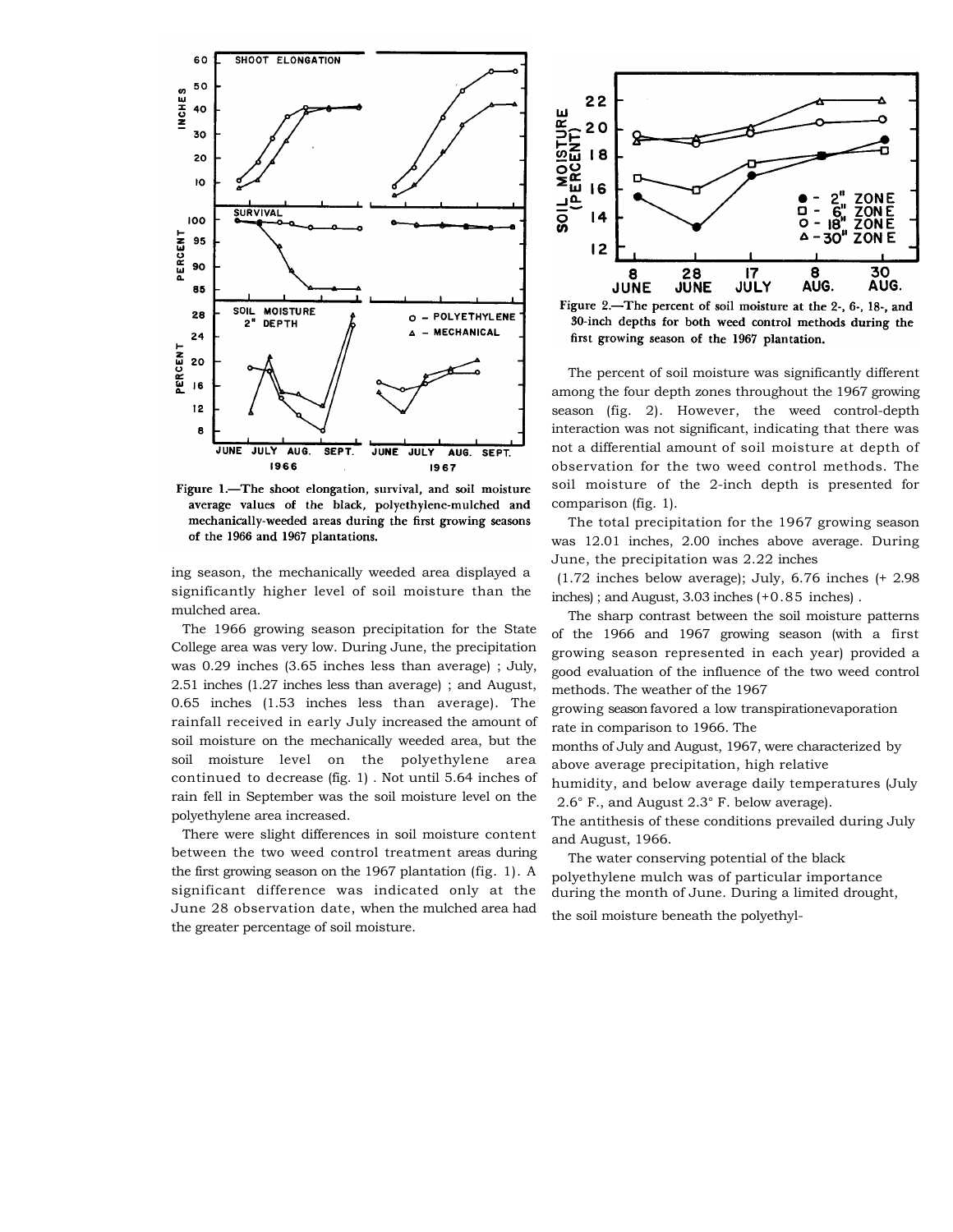ene was maintained at a higher level than on the mechanically weeded area. However, following a prolonged period of drought, a high amount of precipitation was required (September 1966) to resupply the depleted soil moisture under the mulch because the plastic prevented penetration of light rainfalls. In a season when a sufficient amount of precipitation was received, the moisture difference between the two weed control methods was negligible.

## Survival

The average percent survival of the trees at the end of the 1966 growing season was significantly greater on the mulched area (98) than on the mechanically weeded area (85) (fig. 1).

Most of the tree deaths, on both weed control areas, occurred during the period of rapid soil moisture depletion between July 7 and August 18. The low soil moisture content of this period was primarily the result of the light precipitation for the month of June, a mere 0.26 inches. The average soil moisture content between June 21 and July 5 was 11.2 percent for the mechanically weeded area and 18.7 percent for the mulched area.

Root cutting on the mechanically weeded area may possibly have contributed to the high mortality during the droughty year. However, this effect was probably minor because of the shallowness of cultivation (less than 2 inches) .

In the 1967 plantation, 98 of 100 planted trees survived, irrespective of the weed control method. Since there was little or no difference in mortality between treatments, there was no need for statistically analyzing the survival rates.

When the soil moisture levels for 1966 and 1967

(fig. 1) are compared with the percent survival of the trees for each year, it is evident that the greater survival of 1967 can be ascribed to the greater precipitation in 1967, particularly during the month of June. In 1967, 2.22 inches of precipitation fell compared to 0.29 inches in 1966. The lack of a difference between the survival rates of the mechanical and polyethylene weed control areas in 1967 and the lack of a prominent soil moisture difference further supports the premise that the survival differences in 1966 were the result of soil moisture differences.

## Shoot Elongation

The trees on the black, polyethylene-mulched area of the 1966 plantation exhibited a significantly greater total shoot elongation between June 21 and August 1 than those on the mechanically weeded area (fig. 1). At the end of the growing season, the trees on the mechanically weeded area had an average length of 42.0 inches as compared with 41.5 inches for the trees on the mulched area. These averages were not signicantly different from each other.

Comparison of first-year, shoot growth for trees of the two weed control methods indicates that the mulched trees developed at a greater rate early in the growing season, and the mechanically weeded trees grew faster later in this period. The changes in rate of shoot development within the growing season can be ascribed to the same soil moisture changes that affected survival.

The water conserving influence of the polyethylene during the early part of the growing season, when precipitation was low, encouraged faster shoot development. However, when the soil moisture was depleted and not replenished, shoot elongation was restricted on the mulched trees.

Although the intervals of greatest shoot growth were different for the two weed control areas, the durations were similar (40 days for the mulched area and 44 days for the mechanically weeded area).

Trees on the mulched area of the 1967 plantation exhibited a significantly greater shoot elongation throughout the entire growing season (fig. 1) . At the end of this period, the mulched trees had an average length of 57.1 inches as compared with 42.5 inches for the mechanically weeded trees.

The first-year, shoot-elongation response to the two methods of weed control was similar in 1966 and 1967. The trees on the black, polyethylenemulched area developed at a greater rate, earlier in the growing season. The 1966 pattern was unlike that of 1967 since the mulched trees in 1967 maintained shoot elongation longer (56 days) than the mechanically weeded trees (40 days). This pattern can be attributed to a greater soil moisture level on the mulched area up to June 28, 1967. After June 28, the two areas were equal in the percentage of soil moisture present. This contrasts with